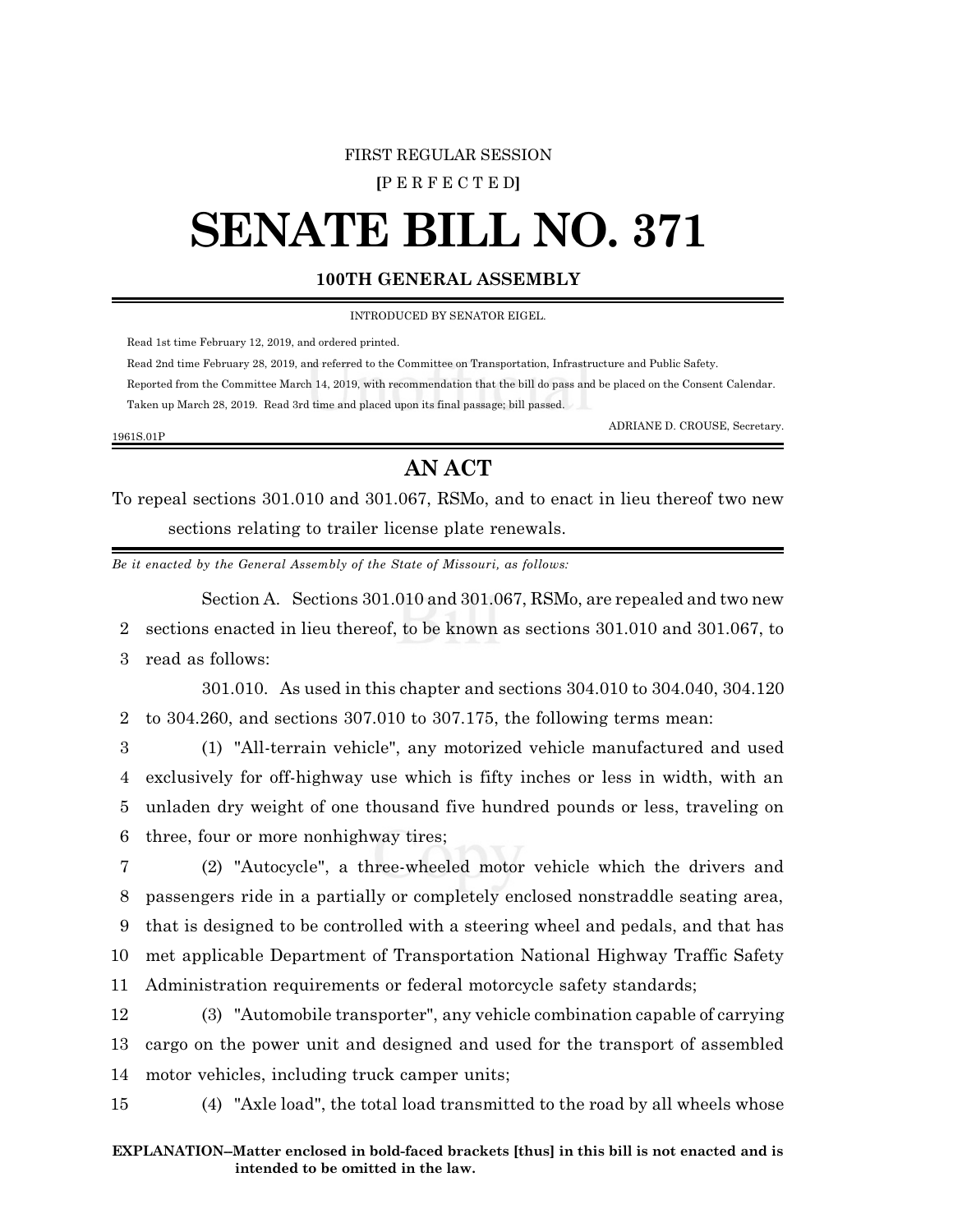centers are included between two parallel transverse vertical planes forty inches apart, extending across the full width of the vehicle;

 (5) "Backhaul", the return trip of a vehicle transporting cargo or general freight, especially when carrying goods back over all or part of the same route;

 (6) "Boat transporter", any vehicle combination capable of carrying cargo on the power unit and designed and used specifically to transport assembled boats and boat hulls. Boats may be partially disassembled to facilitate transporting;

 (7) "Body shop", a business that repairs physical damage on motor vehicles that are not owned by the shop or its officers or employees by mending, straightening, replacing body parts, or painting;

 (8) "Bus", a motor vehicle primarily for the transportation of a driver and eight or more passengers but not including shuttle buses;

 (9) "Commercial motor vehicle", a motor vehicle designed or regularly used for carrying freight and merchandise, or more than eight passengers but not including vanpools or shuttle buses;

 (10) "Cotton trailer", a trailer designed and used exclusively for transporting cotton at speeds less than forty miles per hour from field to field or from field to market and return;

 (11) "Dealer", any person,firm, corporation, association, agent or subagent engaged in the sale or exchange of new, used or reconstructed motor vehicles or trailers;

 (12) "Director" or "director of revenue", the director of the department of revenue;

(13) "Driveaway operation":

 (a) The movement of a motor vehicle or trailer by any person or motor carrier other than a dealer over any public highway, under its own power singly, or in a fixed combination of two or more vehicles, for the purpose of delivery for sale or for delivery either before or after sale;

 (b) The movement of any vehicle or vehicles, not owned by the transporter, constituting the commodity being transported, by a person engaged in the business of furnishing drivers and operators for the purpose of transporting vehicles in transit from one place to another by the driveaway or towaway methods; or

 (c) The movement of a motor vehicle by any person who is lawfully engaged in the business of transporting or delivering vehicles that are not the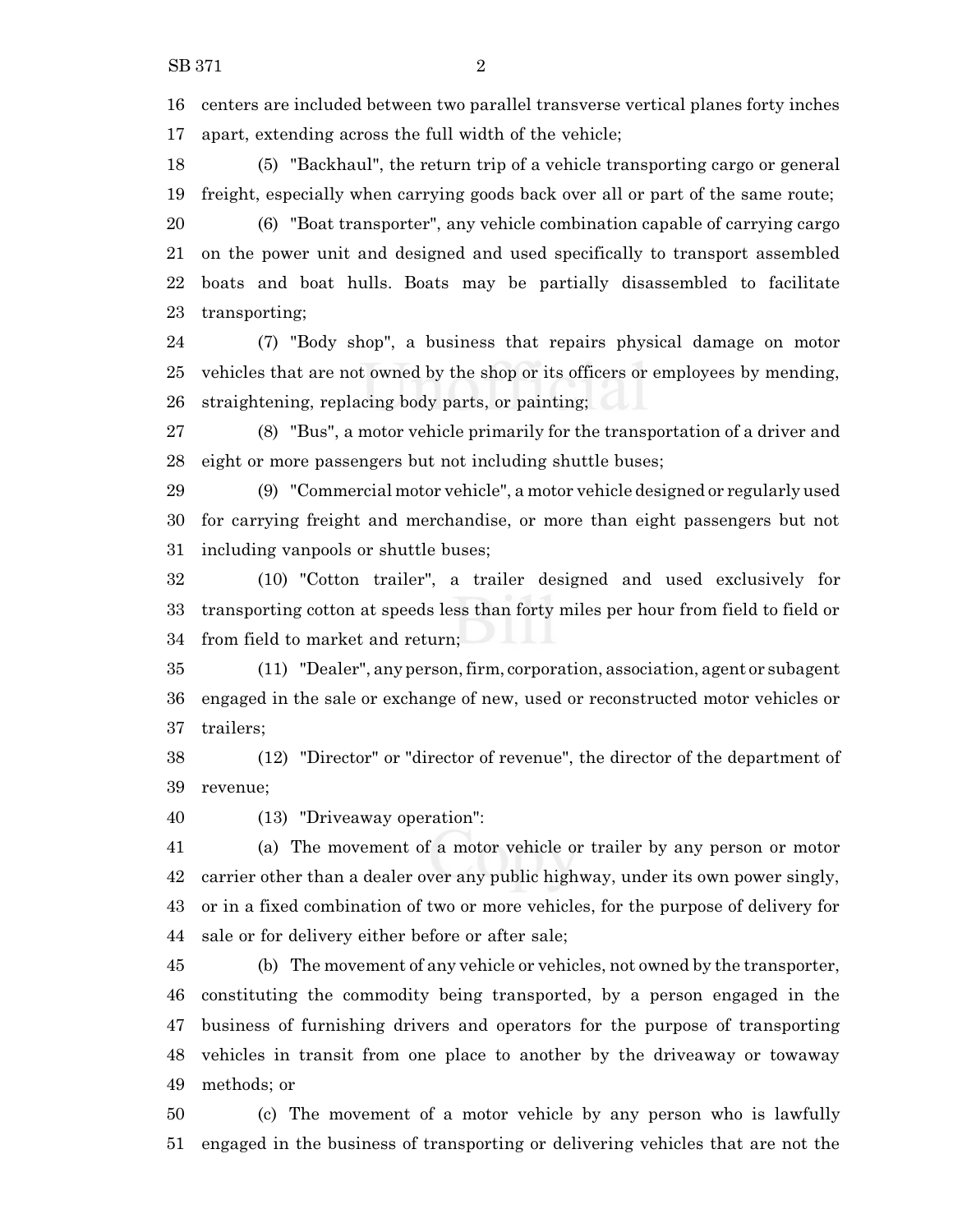person's own and vehicles of a type otherwise required to be registered, by the driveaway or towaway methods, from a point of manufacture, assembly or distribution or from the owner of the vehicles to a dealer or sales agent of a manufacturer or to any consignee designated by the shipper or consignor;

 (14) "Dromedary", a box, deck, or plate mounted behind the cab and forward of the fifth wheel on the frame of the power unit of a truck tractor-semitrailer combination. A truck tractor equipped with a dromedary may carry part of a load when operating independently or in a combination with a semitrailer;

 (15) "Farm tractor", a tractor used exclusively for agricultural purposes; (16) "Fleet", any group of ten or more motor vehicles owned by the same owner;

(17) "Fleet vehicle", a motor vehicle which is included as part of a fleet;

 (18) "Fullmount", a vehicle mounted completely on the frame of either the first or last vehicle in a saddlemount combination;

 (19) "Gross weight", the weight of vehicle and/or vehicle combination without load, plus the weight of any load thereon;

 (20) "Hail-damaged vehicle", any vehicle, the body of which has become dented as the result of the impact of hail;

 (21) "Highway", any public thoroughfare for vehicles, including state roads, county roads and public streets, avenues, boulevards, parkways or alleys in any municipality;

 (22) "Improved highway", a highway which has been paved with gravel, macadam, concrete, brick or asphalt, or surfaced in such a manner that it shall have a hard, smooth surface;

 (23) "Intersecting highway", any highway which joins another, whether or not it crosses the same;

(24) "Junk vehicle", a vehicle which:

 (a) Is incapable of operation or use upon the highways and has no resale value except as a source of parts or scrap; or

 (b) Has been designated as junk or a substantially equivalent designation by this state or any other state;

 (25) "Kit vehicle", a motor vehicle assembled by a person other than a generally recognized manufacturer of motor vehicles by the use of a glider kit or replica purchased from an authorized manufacturer and accompanied by a manufacturer's statement of origin;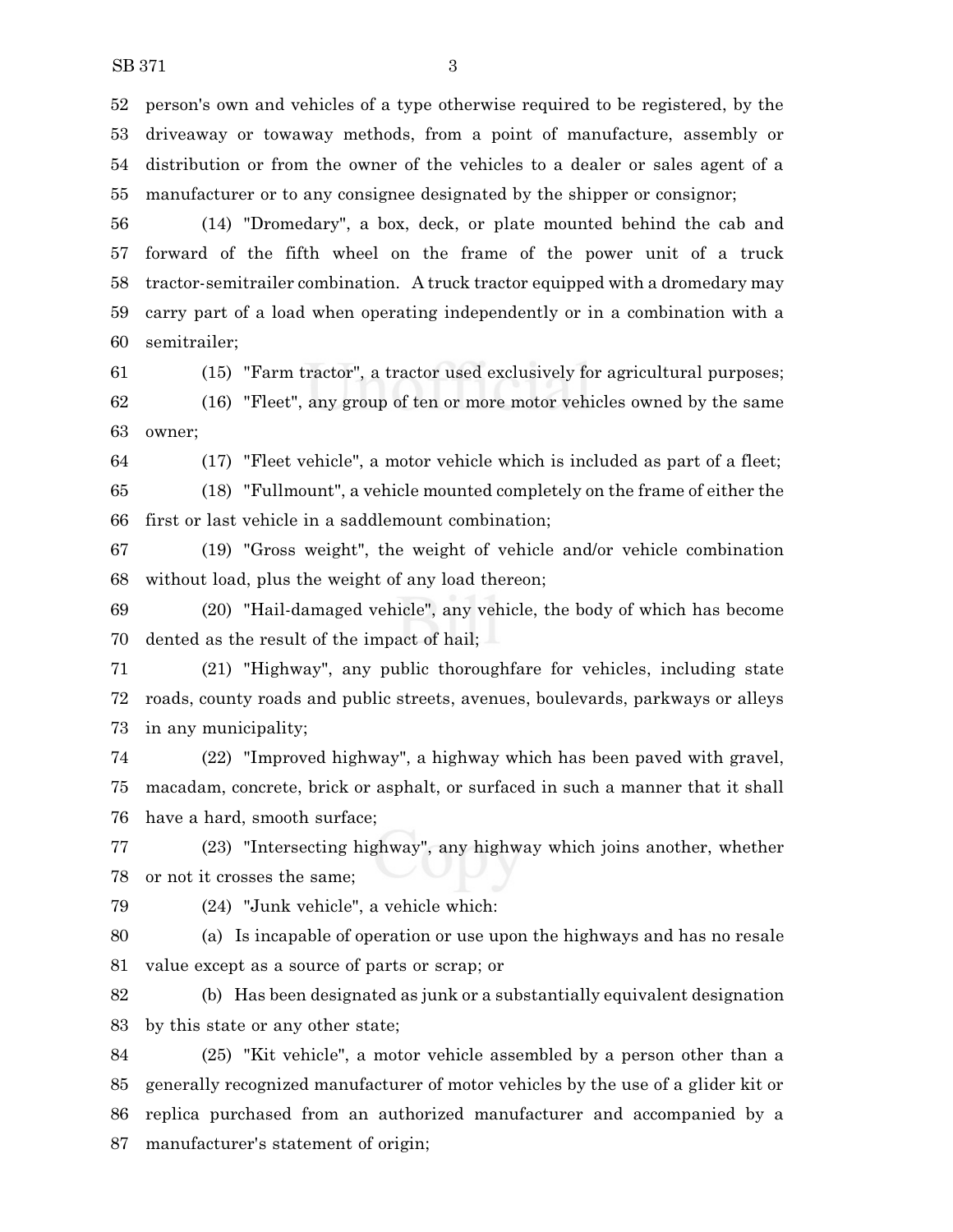(26) "Land improvement contractors' commercial motor vehicle", any not-for-hire commercial motor vehicle the operation of which is confined to:

 (a) An area that extends not more than a radius of one hundred miles from its home base of operations when transporting its owner's machinery, equipment, or auxiliary supplies to or from projects involving soil and water conservation, or to and from equipment dealers' maintenance facilities for maintenance purposes; or

 (b) An area that extends not more than a radius of fifty miles from its home base of operations when transporting its owner's machinery, equipment, or auxiliary supplies to or from projects not involving soil and water conservation. Nothing in this subdivision shall be construed to prevent any motor vehicle from being registered as a commercial motor vehicle or local commercial motor vehicle; (27) "Local commercial motor vehicle", a commercial motor vehicle whose operations are confined to a municipality and that area extending not more than fifty miles therefrom, or a commercial motor vehicle whose property-carrying operations are confined solely to the transportation of property owned by any person who is the owner or operator of such vehicle to or from a farm owned by such person or under the person's control by virtue of a landlord and tenant lease; provided that any such property transported to any such farm is for use in the operation of such farm;

 (28) "Local log truck", a commercial motor vehicle which is registered pursuant to this chapter to operate as a motor vehicle on the public highways of this state, used exclusively in this state, used to transport harvested forest products, operated solely at a forested site and in an area extending not more than a one hundred mile radius from such site, carries a load with dimensions not in excess of twenty-five cubic yards per two axles with dual wheels, and when operated on the national system of interstate and defense highways described in 23 U.S.C. Section 103, as amended, or outside the one hundred mile radius from such site with an extended distance local log truck permit, such vehicle shall not exceed the weight limits of section 304.180, does not have more than four axles, and does not pull a trailer which has more than three axles. Harvesting equipment which is used specifically for cutting, felling, trimming, delimbing, debarking, chipping, skidding, loading, unloading, and stacking may be transported on a local log truck. A local log truck may not exceed the limits required by law, however, if the truck does exceed such limits as determined by the inspecting officer, then notwithstanding any other provisions of law to the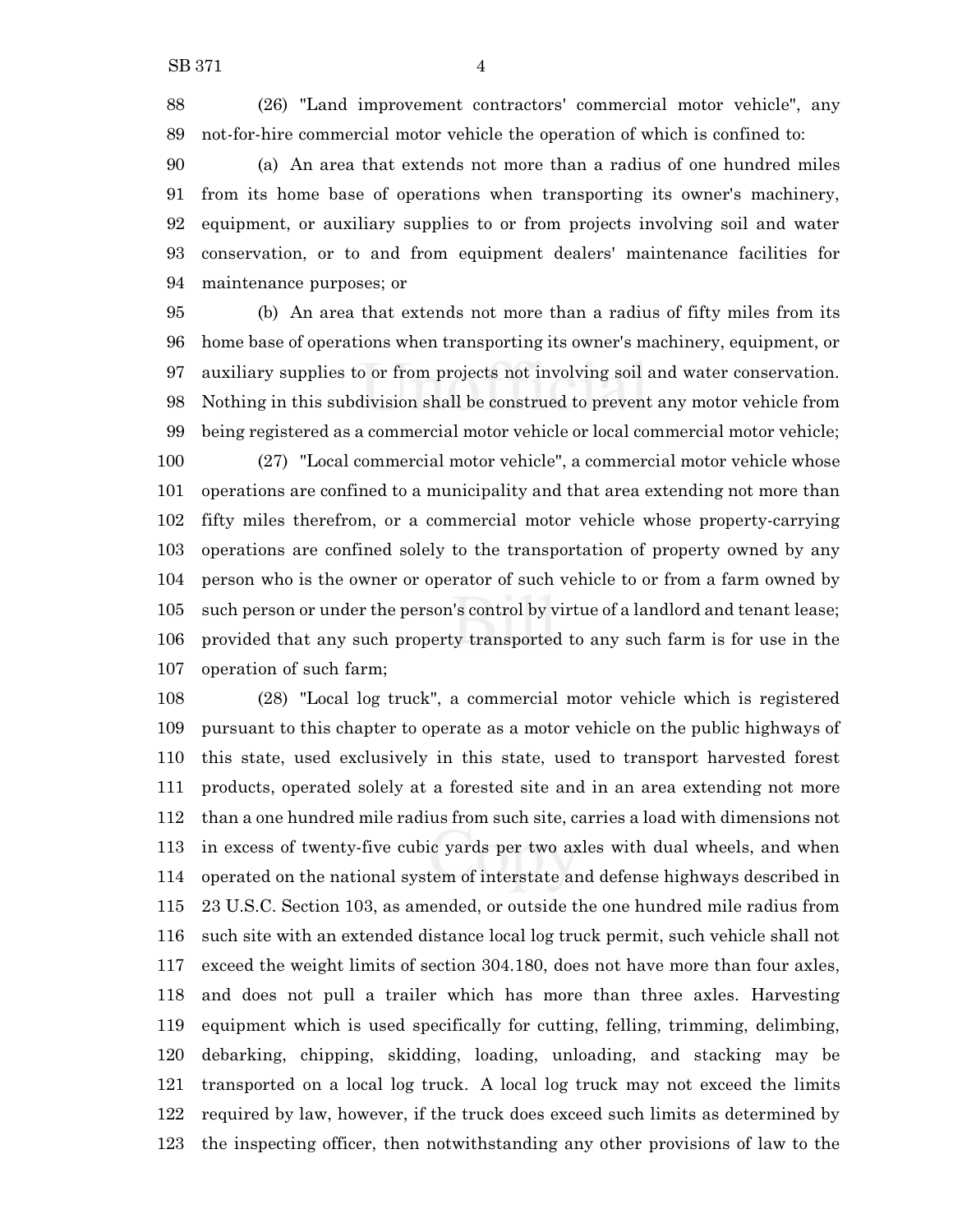contrary, such truck shall be subject to the weight limits required by such sections as licensed for eighty thousand pounds;

 (29) "Local log truck tractor", a commercial motor vehicle which is registered under this chapter to operate as a motor vehicle on the public highways of this state, used exclusively in this state, used to transport harvested forest products, operated at a forested site and in an area extending not more than a one hundred mile radius from such site, operates with a weight not exceeding twenty-two thousand four hundred pounds on one axle or with a weight not exceeding forty-four thousand eight hundred pounds on any tandem axle, and when operated on the national system of interstate and defense highways described in 23 U.S.C. Section 103, as amended, or outside the one hundred mile radius from such site with an extended distance local log truck permit, such vehicle does not exceed the weight limits contained in section 304.180, and does not have more than three axles and does not pull a trailer which has more than three axles. Violations of axle weight limitations shall be subject to the load limit penalty as described for in sections 304.180 to 304.220;

 (30) "Local transit bus", a bus whose operations are confined wholly within a municipal corporation, or wholly within a municipal corporation and a commercial zone, as defined in section 390.020, adjacent thereto, forming a part of a public transportation system within such municipal corporation and such municipal corporation and adjacent commercial zone;

 (31) "Log truck", a vehicle which is not a local log truck or local log truck tractor and is used exclusively to transport harvested forest products to and from forested sites which is registered pursuant to this chapter to operate as a motor vehicle on the public highways of this state for the transportation of harvested forest products;

 (32) "Major component parts", the rear clip, cowl, frame, body, cab, front-end assembly, and front clip, as those terms are defined by the director of revenue pursuant to rules and regulations or by illustrations;

 (33) "Manufacturer", any person, firm, corporation or association engaged in the business of manufacturing or assembling motor vehicles, trailers or vessels for sale;

 (34) "Motor change vehicle", a vehicle manufactured prior to August, 1957, which receives a new, rebuilt or used engine, and which used the number stamped on the original engine as the vehicle identification number;

(35) "Motor vehicle", any self-propelled vehicle not operated exclusively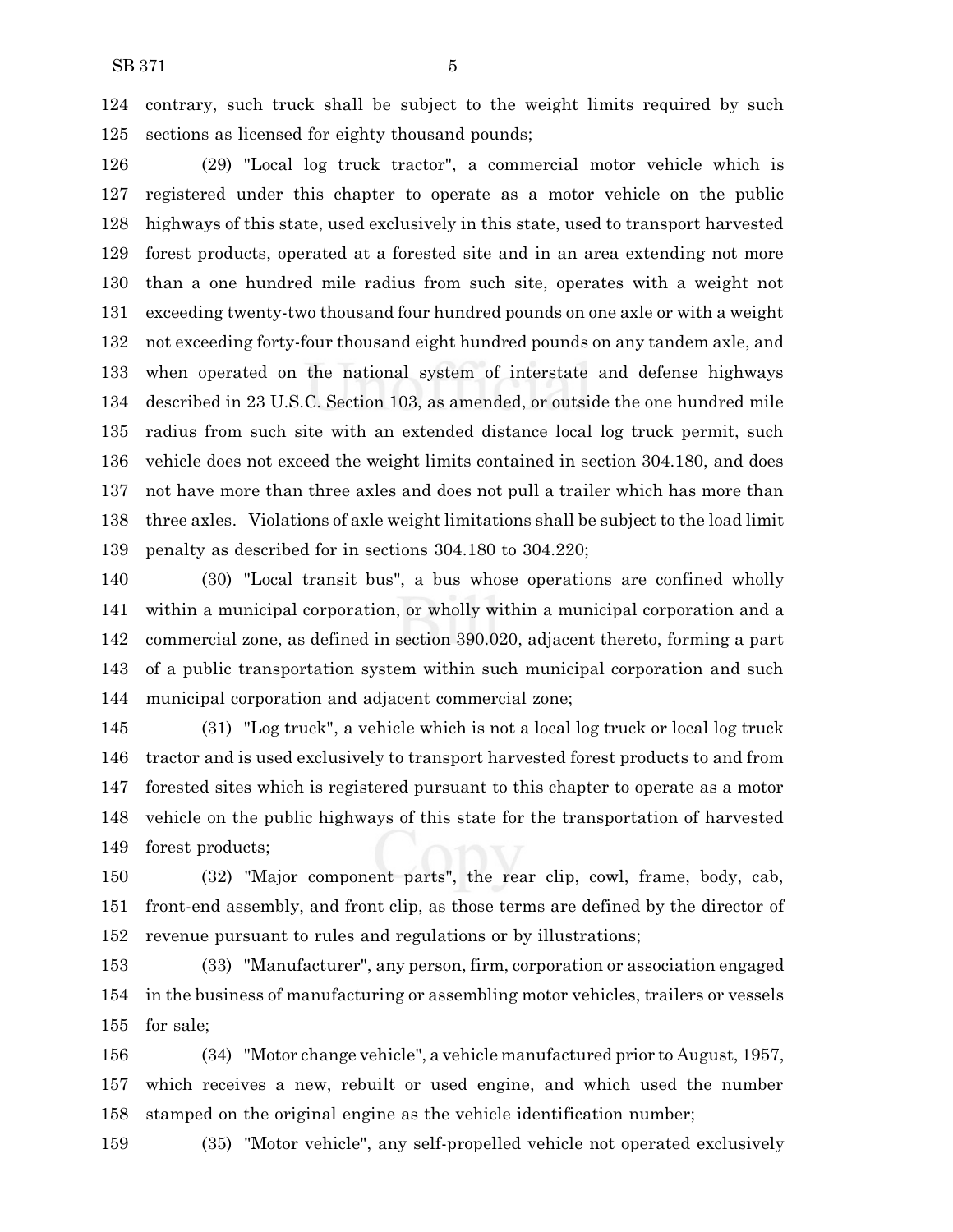upon tracks, except farm tractors;

 (36) "Motor vehicle primarily for business use", any vehicle other than a recreational motor vehicle, motorcycle, motortricycle, or any commercial motor vehicle licensed for over twelve thousand pounds:

(a) Offered for hire or lease; or

(b) The owner of which also owns ten or more such motor vehicles;

(37) "Motorcycle", a motor vehicle operated on two wheels;

 (38) "Motorized bicycle", any two-wheeled or three-wheeled device having an automatic transmission and a motor with a cylinder capacity of not more than fifty cubic centimeters, which produces less than three gross brake horsepower, and is capable of propelling the device at a maximum speed of not more than thirty miles per hour on level ground;

 (39) "Motortricycle", a motor vehicle upon which the operator straddles or sits astride that is designed to be controlled by handle bars and is operated on three wheels, including a motorcycle while operated with any conveyance, temporary or otherwise, requiring the use of a third wheel. A motortricycle shall not be included in the definition of all-terrain vehicle;

 (40) "Municipality", any city, town or village, whether incorporated or not; (41) "Nonresident", a resident of a state or country other than the state of Missouri;

 (42) "Non-USA-std motor vehicle", a motor vehicle not originally manufactured in compliance with United States emissions or safety standards;

(43) "Operator", any person who operates or drives a motor vehicle;

 (44) "Owner", any person, firm, corporation or association, who holds the legal title to a vehicle or in the event a vehicle is the subject of an agreement for the conditional sale or lease thereof with the right of purchase upon performance of the conditions stated in the agreement and with an immediate right of possession vested in the conditional vendee or lessee, or in the event a mortgagor of a vehicle is entitled to possession, then such conditional vendee or lessee or mortgagor shall be deemed the owner;

 (45) "Public garage", a place of business where motor vehicles are housed, stored, repaired, reconstructed or repainted for persons other than the owners or operators of such place of business;

 (46) "Rebuilder", a business that repairs or rebuilds motor vehicles owned by the rebuilder, but does not include certificated common or contract carriers of persons or property;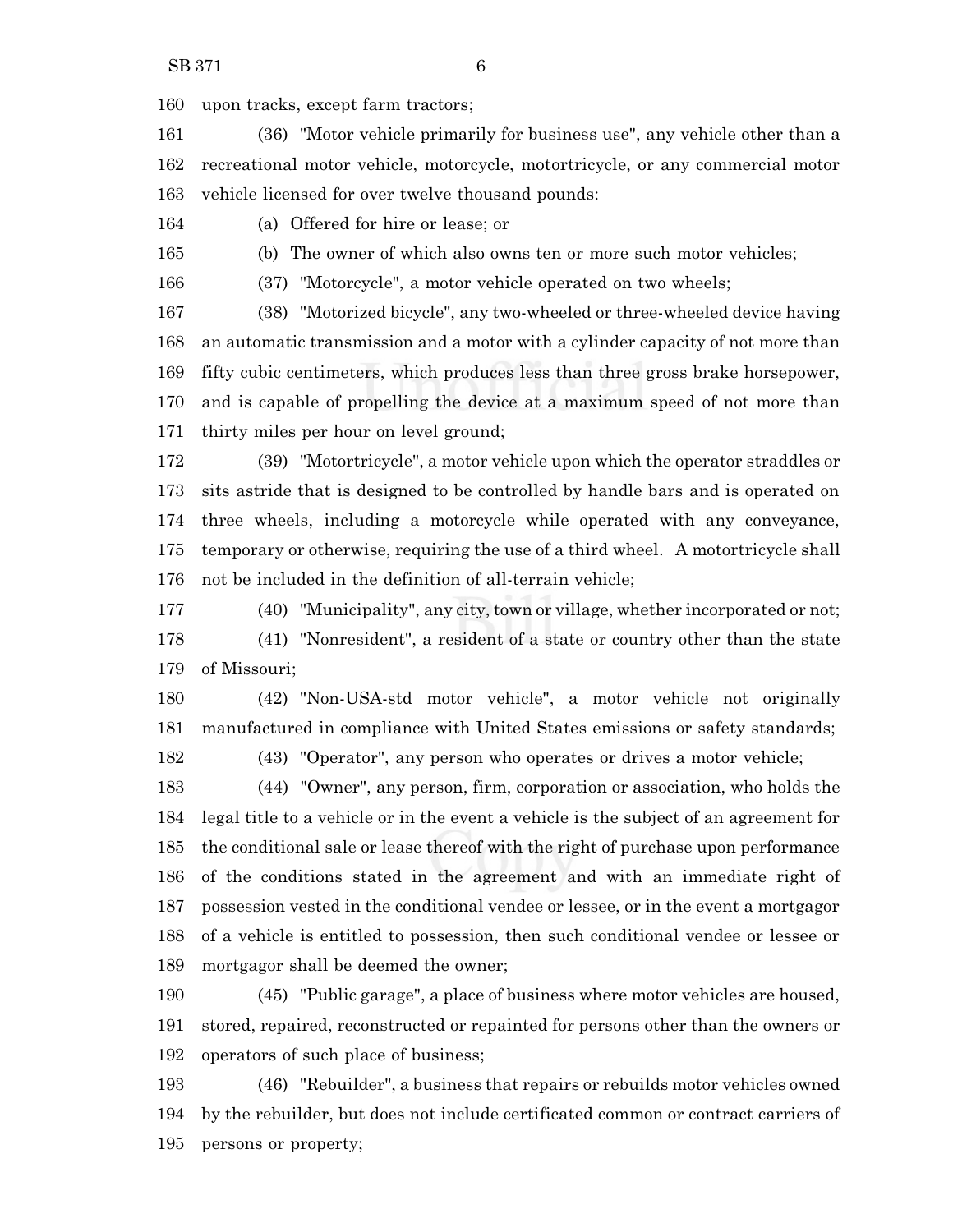(47) "Reconstructed motor vehicle", a vehicle that is altered from its original construction by the addition or substitution of two or more new or used major component parts, excluding motor vehicles made from all new parts, and new multistage manufactured vehicles;

 (48) "Recreational motor vehicle", any motor vehicle designed, constructed or substantially modified so that it may be used and is used for the purposes of temporary housing quarters, including therein sleeping and eating facilities which are either permanently attached to the motor vehicle or attached to a unit which is securely attached to the motor vehicle. Nothing herein shall prevent any motor vehicle from being registered as a commercial motor vehicle if the motor vehicle could otherwise be so registered;

 (49) "Recreational off-highway vehicle", any motorized vehicle manufactured and used exclusively for off-highway use which is more than fifty inches but no more than sixty-seven inches in width, with an unladen dry weight of two thousand pounds or less, traveling on four or more nonhighway tires and which may have access to ATV trails;

 (50) **"Recreational trailer", any trailer designed, constructed, or substantially modified so that it may be used and is used for the purpose of temporary housing quarters, including therein sleeping or eating facilities, which can be temporarily attached to a motor vehicle or attached to a unit which is securely attached to a motor vehicle;**

 **(51)** "Rollback or car carrier", any vehicle specifically designed to transport wrecked, disabled or otherwise inoperable vehicles, when the transportation is directly connected to a wrecker or towing service;

 **[**(51)**] (52)** "Saddlemount combination", a combination of vehicles in which a truck or truck tractor tows one or more trucks or truck tractors, each connected by a saddle to the frame or fifth wheel of the vehicle in front of it. The "saddle" is a mechanism that connects the front axle of the towed vehicle to the frame or fifth wheel of the vehicle in front and functions like a fifth wheel kingpin connection. When two vehicles are towed in this manner the combination is called a "double saddlemount combination". When three vehicles are towed in this manner, the combination is called a "triple saddlemount combination";

 **[**(52)**] (53)** "Salvage dealer and dismantler", a business that dismantles used motor vehicles for the sale of the parts thereof, and buys and sells used motor vehicle parts and accessories;

**[**(53)**] (54)** "Salvage vehicle", a motor vehicle, semitrailer, or house trailer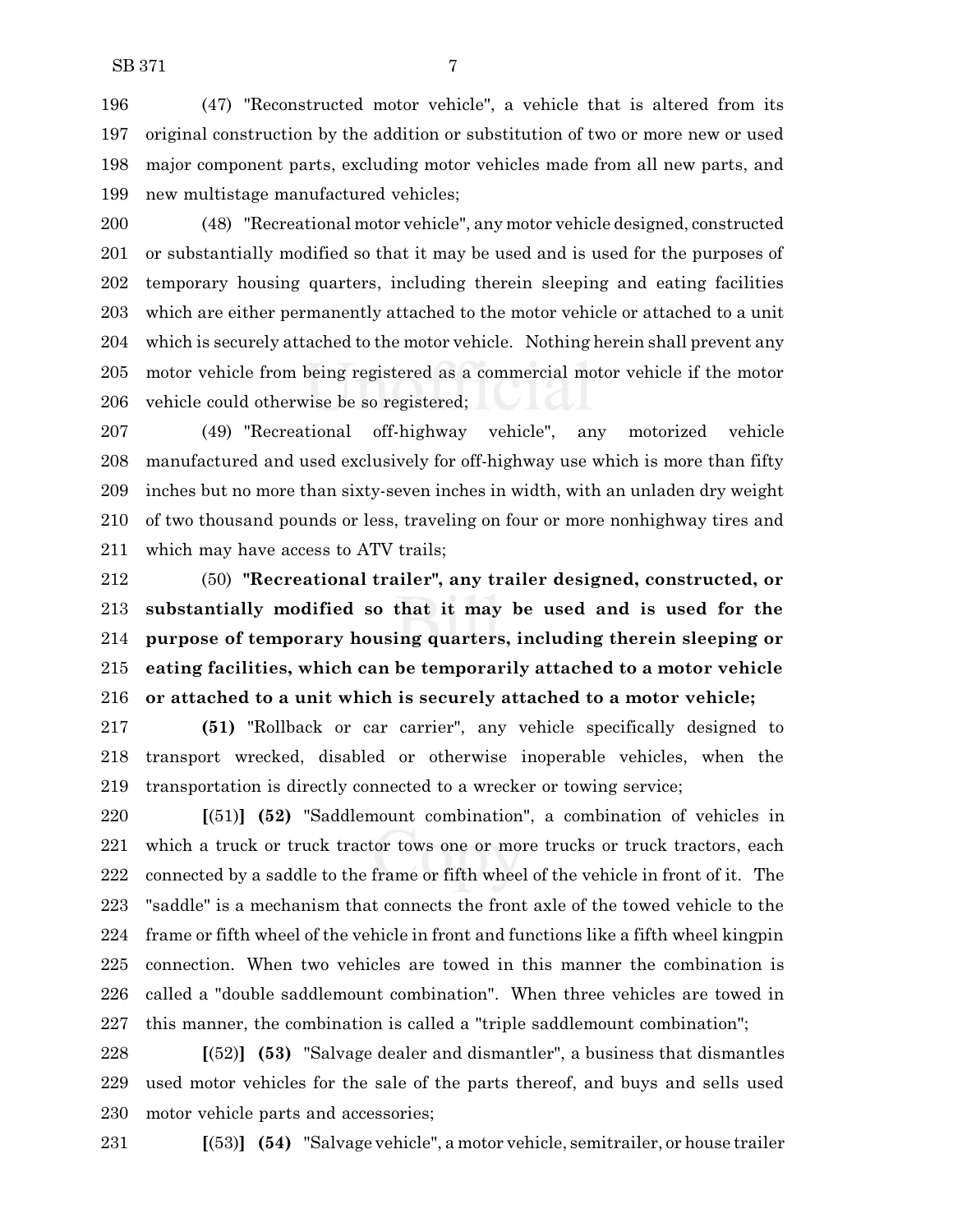which:

 (a) Was damaged during a year that is no more than six years after the manufacturer's model year designation for such vehicle to the extent that the total cost of repairs to rebuild or reconstruct the vehicle to its condition immediately before it was damaged for legal operation on the roads or highways exceeds eighty percent of the fair market value of the vehicle immediately preceding the time it was damaged;

 (b) By reason of condition or circumstance, has been declared salvage, either by its owner, or by a person, firm, corporation, or other legal entity exercising the right of security interest in it;

 (c) Has been declared salvage by an insurance company as a result of settlement of a claim;

(d) Ownership of which is evidenced by a salvage title; or

 (e) Is abandoned property which is titled pursuant to section 304.155 or section 304.157 and designated with the words "salvage/abandoned property". The total cost of repairs to rebuild or reconstruct the vehicle shall not include the cost of repairing, replacing, or reinstalling inflatable safety restraints, tires, sound systems, or damage as a result of hail, or any sales tax on parts or materials to rebuild or reconstruct the vehicle. For purposes of this definition, "fair market value" means the retail value of a motor vehicle as:

 a. Set forth in a current edition of any nationally recognized compilation of retail values, including automated databases, or from publications commonly used by the automotive and insurance industries to establish the values of motor vehicles;

 b. Determined pursuant to a market survey of comparable vehicles with regard to condition and equipment; and

 c. Determined by an insurance company using any other procedure recognized by the insurance industry, including market surveys, that is applied by the company in a uniform manner;

 **[**(54)**] (55)** "School bus", any motor vehicle used solely to transport students to or from school or to transport students to or from any place for educational purposes;

 **[**(55)**] (56)** "Scrap processor", a business that, through the use of fixed or mobile equipment, flattens, crushes, or otherwise accepts motor vehicles and vehicle parts for processing or transportation to a shredder or scrap metal operator for recycling;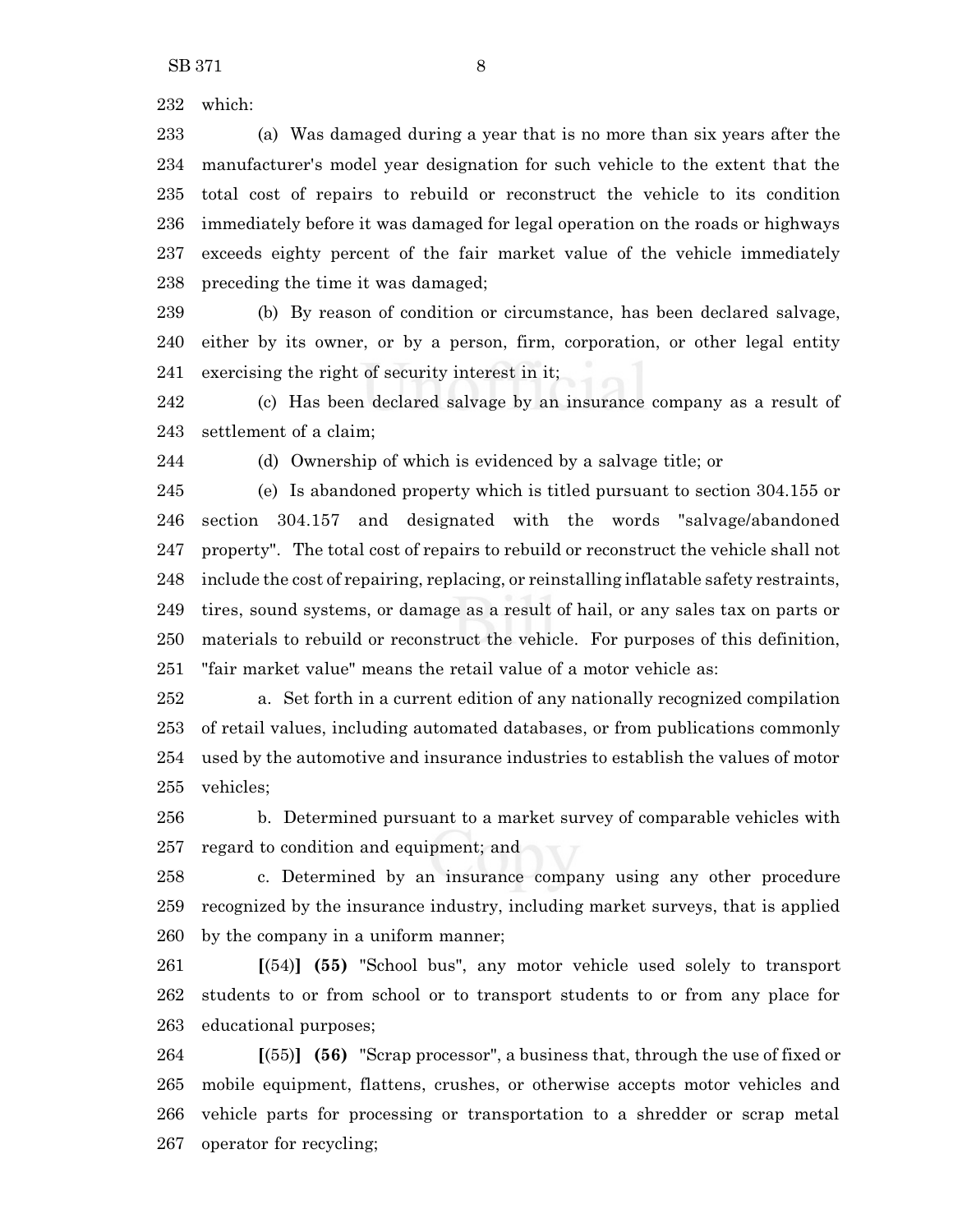**[**(56)**] (57)** "Shuttle bus", a motor vehicle used or maintained by any person, firm, or corporation as an incidental service to transport patrons or customers of the regular business of such person, firm, or corporation to and from the place of business of the person, firm, or corporation providing the service at no fee or charge. Shuttle buses shall not be registered as buses or as commercial motor vehicles;

 **[**(57)**] (58)** "Special mobile equipment", every self-propelled vehicle not designed or used primarily for the transportation of persons or property and incidentally operated or moved over the highways, including farm equipment, implements of husbandry, road construction or maintenance machinery, ditch-digging apparatus, stone crushers, air compressors, power shovels, cranes, graders, rollers, well-drillers and wood-sawing equipment used for hire, asphalt spreaders, bituminous mixers, bucket loaders, ditchers, leveling graders, finished machines, motor graders, road rollers, scarifiers, earth-moving carryalls, scrapers, drag lines, concrete pump trucks, rock-drilling and earth-moving equipment. This enumeration shall be deemed partial and shall not operate to exclude other such vehicles which are within the general terms of this section;

 **[**(58)**] (59)** "Specially constructed motor vehicle", a motor vehicle which shall not have been originally constructed under a distinctive name, make, model or type by a manufacturer of motor vehicles. The term specially constructed motor vehicle includes kit vehicles;

 **[**(59)**] (60)** "Stinger-steered combination", a truck tractor-semitrailer wherein the fifth wheel is located on a drop frame located behind and below the rearmost axle of the power unit;

 **[**(60)**] (61)** "Tandem axle", a group of two or more axles, arranged one behind another, the distance between the extremes of which is more than forty inches and not more than ninety-six inches apart;

 **[**(61)**] (62)** "Towaway trailer transporter combination", a combination of vehicles consisting of a trailer transporter towing unit and two trailers or semitrailers, with a total weight that does not exceed twenty-six thousand pounds; and in which the trailers or semitrailers carry no property and constitute inventory property of a manufacturer, distributer, or dealer of such trailers or semitrailers;

 **[**(62)**] (63)** "Tractor", "truck tractor" or "truck-tractor", a self-propelled motor vehicle designed for drawing other vehicles, but not for the carriage of any load when operating independently. When attached to a semitrailer, it supports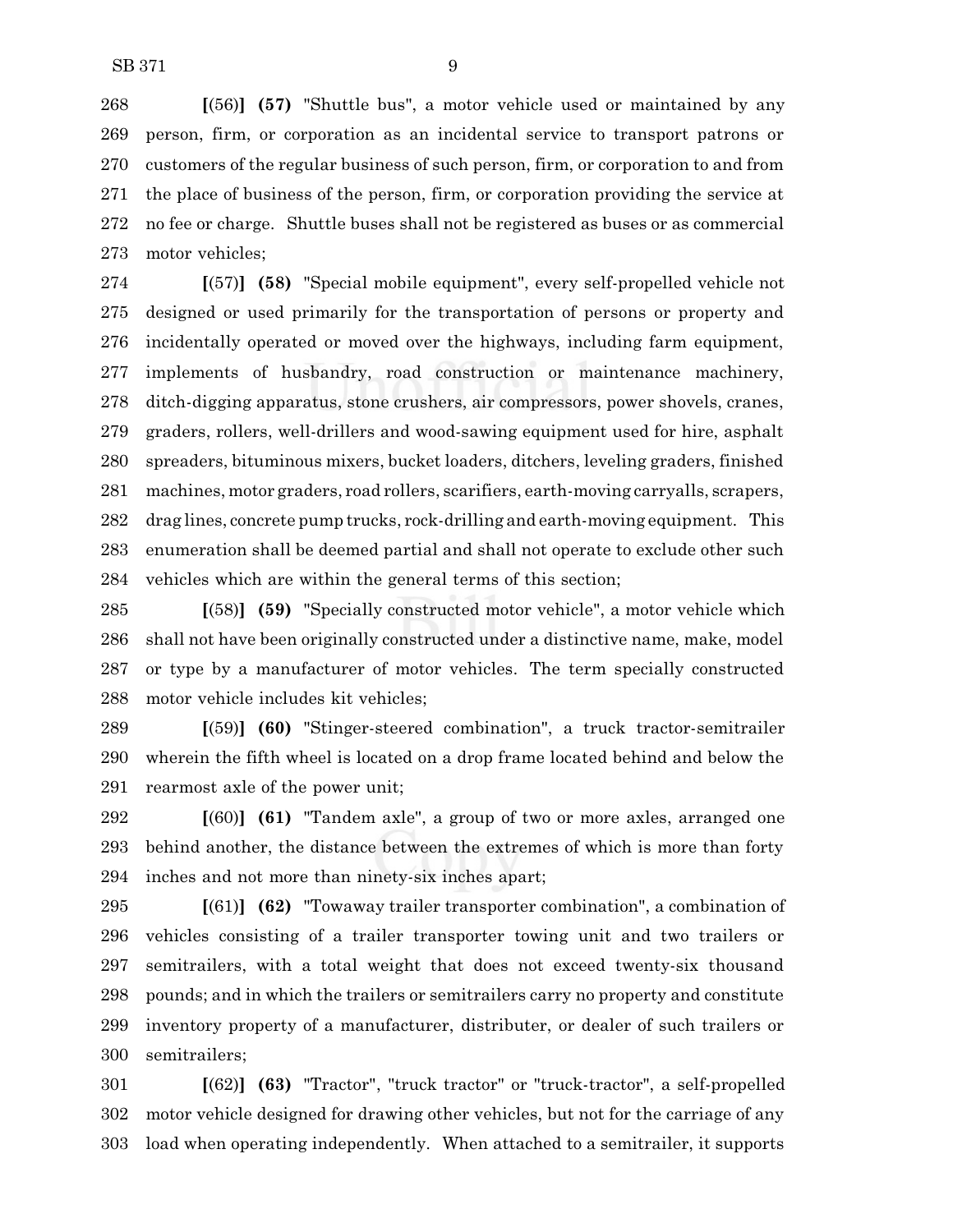a part of the weight thereof;

 **[**(63)**] (64)** "Trailer", any vehicle without motive power designed for carrying property or passengers on its own structure and for being drawn by a self-propelled vehicle, except those running exclusively on tracks, including a semitrailer or vehicle of the trailer type so designed and used in conjunction with a self-propelled vehicle that a considerable part of its own weight rests upon and is carried by the towing vehicle. The term trailer shall not include cotton trailers as defined in this section and shall not include manufactured homes as defined in section 700.010;

 **[**(64)**] (65)** "Trailer transporter towing unit", a power unit that is not used to carry property when operating in a towaway trailer transporter combination;

 **[**(65)**] (66)** "Truck", a motor vehicle designed, used, or maintained for the transportation of property;

 **[**(66)**] (67)** "Truck-tractor semitrailer-semitrailer", a combination vehicle in which the two trailing units are connected with a B-train assembly which is a rigid frame extension attached to the rear frame of a first semitrailer which allows for a fifth-wheel connection point for the second semitrailer and has one less articulation point than the conventional A-dolly connected truck-tractor semitrailer-trailer combination;

 **[**(67)**] (68)** "Truck-trailer boat transporter combination", a boat transporter combination consisting of a straight truck towing a trailer using typically a ball and socket connection with the trailer axle located substantially at the trailer center of gravity rather than the rear of the trailer but so as to maintain a downward force on the trailer tongue;

 **[**(68)**] (69)** "Used parts dealer", a business that buys and sells used motor vehicle parts or accessories, but not including a business that sells only new, remanufactured or rebuilt parts. Business does not include isolated sales at a swap meet of less than three days;

 **[**(69)**] (70)** "Utility vehicle", any motorized vehicle manufactured and used exclusively for off-highway use which is more than fifty inches but no more than sixty-seven inches in width, with an unladen dry weight of two thousand pounds or less, traveling on four or six wheels, to be used primarily for landscaping, lawn care, or maintenance purposes;

 **[**(70)**] (71)** "Vanpool", any van or other motor vehicle used or maintained by any person, group, firm, corporation, association, city, county or state agency,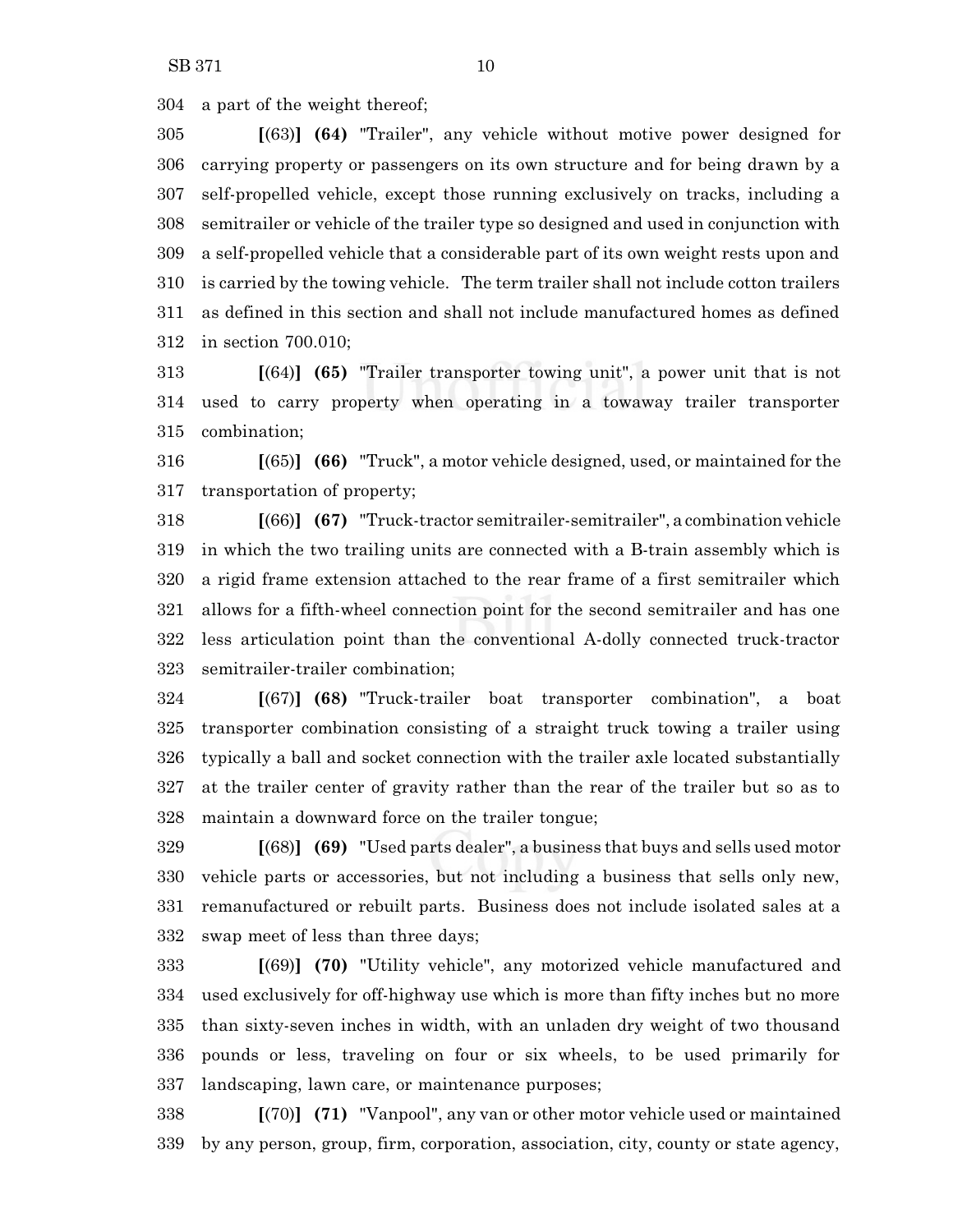or any member thereof, for the transportation of not less than eight nor more than forty-eight employees, per motor vehicle, to and from their place of employment; however, a vanpool shall not be included in the definition of the term bus or commercial motor vehicle as defined in this section, nor shall a vanpool driver be deemed a chauffeur as that term is defined by section 303.020; nor shall use of a vanpool vehicle for ride-sharing arrangements, recreational, personal, or maintenance uses constitute an unlicensed use of the motor vehicle, unless used for monetary profit other than for use in a ride-sharing arrangement;

 **[**(71)**] (72)** "Vehicle", any mechanical device on wheels, designed primarily for use, or used, on highways, except motorized bicycles, vehicles propelled or drawn by horses or human power, or vehicles used exclusively on fixed rails or tracks, or cotton trailers or motorized wheelchairs operated by handicapped persons;

 **[**(72)**] (73)** "Wrecker" or "tow truck", any emergency commercial vehicle equipped, designed and used to assist or render aid and transport or tow disabled or wrecked vehicles from a highway, road, street or highway rights-of-way to a point of storage or repair, including towing a replacement vehicle to replace a disabled or wrecked vehicle;

 **[**(73)**] (74)** "Wrecker or towing service", the act of transporting, towing or recovering with a wrecker, tow truck, rollback or car carrier any vehicle not owned by the operator of the wrecker, tow truck, rollback or car carrier for which the operator directly or indirectly receives compensation or other personal gain.

301.067. 1. For each trailer or semitrailer there shall be paid an annual fee of seven dollars fifty cents, and in addition thereto such permit fee authorized by law against trailers used in combination with tractors operated under the supervision of the highways and transportation commission of the department of transportation. The fees for tractors used in any combination with trailers or semitrailers or both trailers and semitrailers (other than on passenger-carrying trailers or semitrailers) shall be computed on the total gross weight of the vehicles in the combination with load.

 2. Any trailer or semitrailer may at the option of the registrant be registered for a period of three years upon payment of a registration fee of twenty-two dollars and fifty cents.

 3. Any trailer as defined in section 301.010 or semitrailer may, at the option of the registrant, be registered permanently upon the payment of a registration fee of fifty-two dollars and fifty cents. The permanent plate and